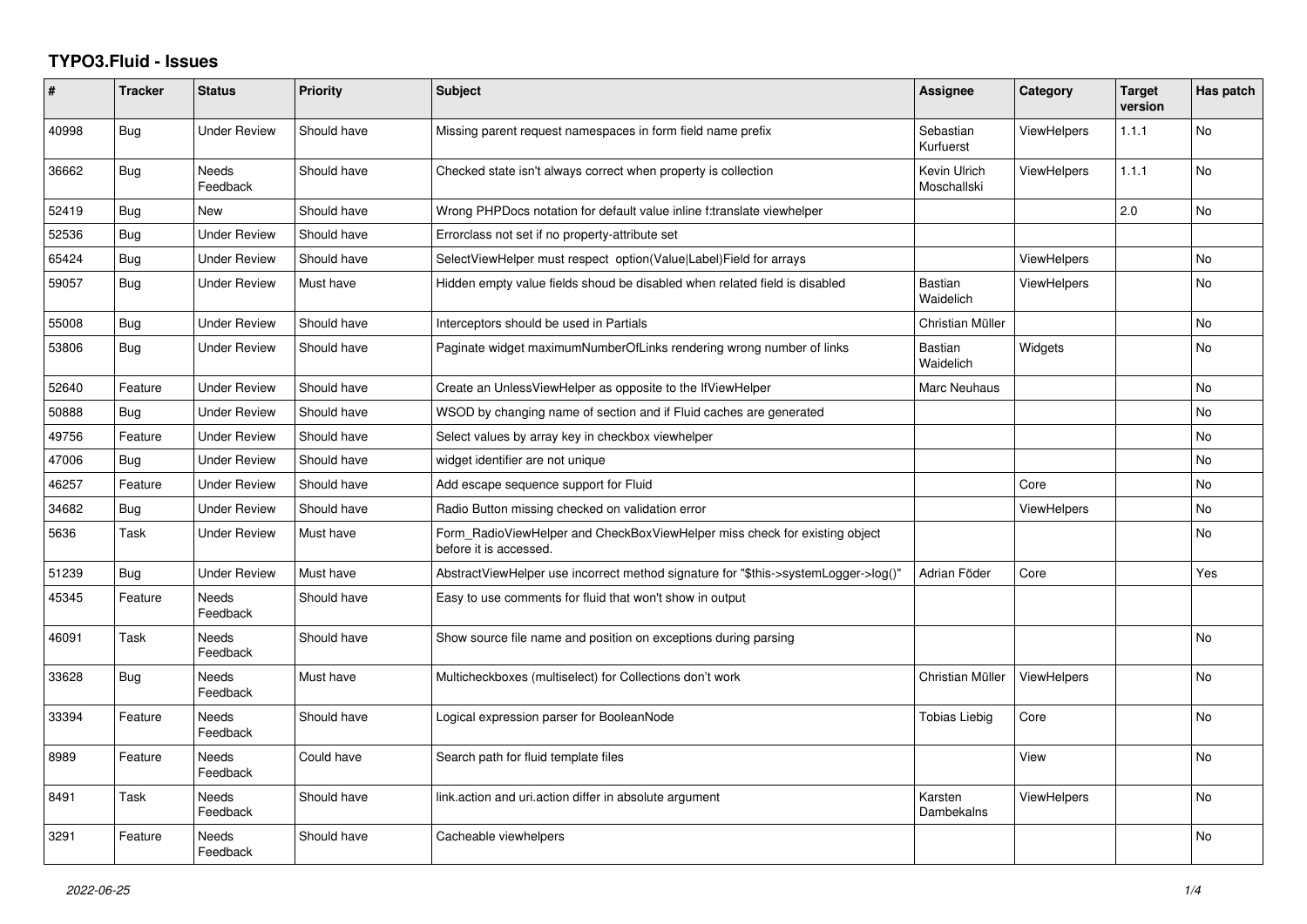| #     | <b>Tracker</b> | <b>Status</b>            | <b>Priority</b> | Subject                                                                              | Assignee               | Category           | <b>Target</b><br>version | Has patch |
|-------|----------------|--------------------------|-----------------|--------------------------------------------------------------------------------------|------------------------|--------------------|--------------------------|-----------|
| 58862 | Bug            | <b>Needs</b><br>Feedback | Should have     | FormViewHelper doesn't accept NULL as value for \$arguments                          | Bastian<br>Waidelich   | ViewHelpers        |                          | Yes       |
| 9005  | Feature        | Accepted                 | Could have      | Fluid Template Analyzer (FTA)                                                        | Sebastian<br>Kurfuerst |                    |                          |           |
| 28551 | Bug            | Accepted                 | Should have     | (v4) backport VHTest                                                                 | Sebastian<br>Kurfuerst |                    |                          | No        |
| 5933  | Feature        | Accepted                 | Should have     | Optional section rendering                                                           | Sebastian<br>Kurfuerst | <b>ViewHelpers</b> |                          | No        |
| 48355 | Feature        | <b>New</b>               | Could have      | Assign output of viewhelper to template variable for further processing.             |                        |                    |                          |           |
| 13045 | <b>Bug</b>     | New                      | Should have     | Entity decode of strings are different between if-conditions and output of variable  |                        |                    |                          |           |
| 9950  | Task           | New                      | Should have     | Binding to nested arrays impossible for form-elements                                |                        | ViewHelpers        |                          |           |
| 9514  | Feature        | New                      | Should have     | Support explicit Array Arguments for ViewHelpers                                     |                        |                    |                          |           |
| 4704  | Feature        | New                      | Should have     | Improve parsing exception messages                                                   |                        | Core               |                          |           |
| 1907  | Feature        | New                      | Could have      | Default values for view helpers based on context                                     |                        | Core               |                          |           |
| 60271 | Feature        | New                      | Should have     | Paginate viewhelper, should also support arrays                                      |                        |                    |                          | No        |
| 60181 | Feature        | New                      | Could have      | Caching mechanism for Fluid Views/Templates                                          |                        | View               |                          | No        |
| 60003 | Feature        | New                      | Should have     | Add required-Attribute to f:form.password                                            |                        | ViewHelpers        |                          | No        |
| 58983 | Bug            | New                      | Should have     | format.date does not respect linebreaks and throws exception                         |                        |                    |                          | No        |
| 58921 | <b>Bug</b>     | New                      | Should have     | f:form.* VHs crash if NOT inside f:form but followed by f:form                       |                        |                    |                          | No        |
| 57885 | Bug            | New                      | Must have       | Inputs are cleared from a second form if the first form produced a vallidation error |                        |                    |                          | No        |
| 56237 | Task           | New                      | Should have     | in-line (Condition) ViewHelpers should not evaluate on parsing                       |                        |                    |                          | No        |
| 54284 | Bug            | New                      | Should have     | Default Option for Switch/Case VH                                                    |                        | <b>ViewHelpers</b> |                          | No        |
| 54195 | Task           | New                      | Should have     | Rename and move FormViewHelper's errorClass value, currently 'f3-form-error'         | Adrian Föder           | ViewHelpers        |                          | No        |
| 52591 | <b>Bug</b>     | New                      | Should have     | The Pagination Widget broken for joined objects                                      |                        |                    |                          | No        |
| 51277 | Feature        | New                      | Should have     | ViewHelper context should be aware of actual file occurrence                         |                        |                    |                          | No        |
| 51100 | Feature        | New                      | Must have       | Links with absolute URI should have the option of URI Scheme                         |                        | ViewHelpers        |                          | No        |
| 49600 | Bug            | New                      | Should have     | f:form tag shown as a HTML on frontend                                               |                        | ViewHelpers        |                          | No        |
| 49038 | <b>Bug</b>     | New                      | Must have       | form select does not select the first item if prependOptionValue is used             |                        |                    |                          | No        |
| 47669 | Task           | New                      | Should have     | FormViewHelper does not define the default request method                            |                        |                    |                          | N0        |
| 46545 | Feature        | New                      | Should have     | Better support for arrays in options of SelectViewHelper                             |                        |                    |                          | No        |
| 45394 | Task           | New                      | Should have     | Forwardport Unit test for standalone view                                            |                        | View               |                          | No        |
| 45153 | Feature        | New                      | Should have     | f:be.menus.actionMenuItem - Detection of the current select option is insufficient   |                        |                    |                          | No        |
| 43072 | Task           | New                      | Should have     | Remove TOKENS for adding templates fallback in Backporter                            |                        | View               |                          | No        |
| 43071 | Task           | New                      | Should have     | Remove TOKENS for adding fallback teplates in B                                      |                        |                    |                          | No        |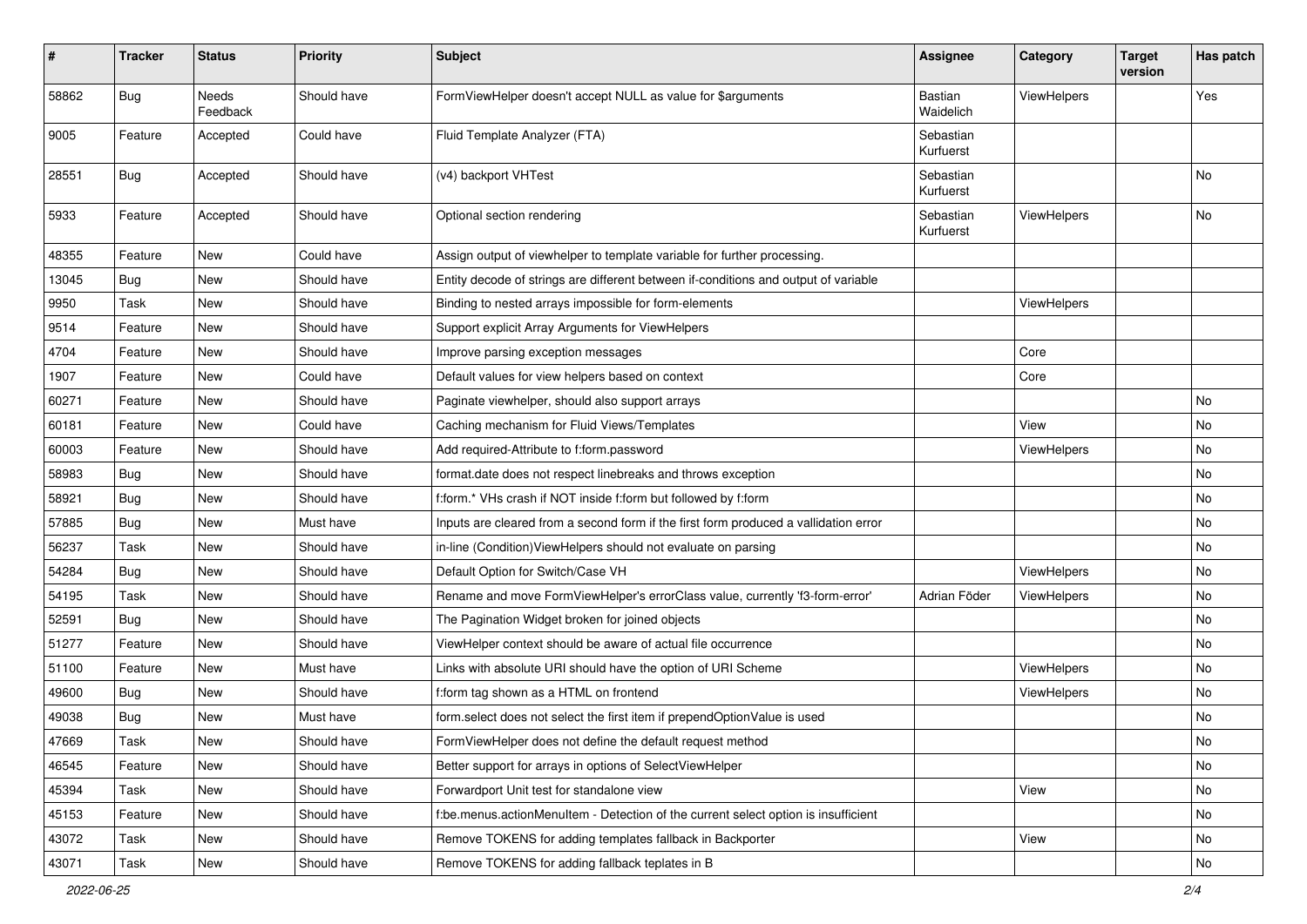| #     | <b>Tracker</b> | <b>Status</b> | <b>Priority</b>      | <b>Subject</b>                                                                                              | <b>Assignee</b>        | Category           | Target<br>version | Has patch |
|-------|----------------|---------------|----------------------|-------------------------------------------------------------------------------------------------------------|------------------------|--------------------|-------------------|-----------|
| 42743 | Task           | New           | Should have          | Remove inline style for hidden form fields                                                                  |                        |                    |                   | <b>No</b> |
| 42397 | Feature        | New           | Should have          | Missing viewhelper for general links                                                                        |                        |                    |                   | <b>No</b> |
| 40081 | Feature        | New           | Should have          | Allow assigned variables as keys in arrays                                                                  |                        |                    |                   | No        |
| 40064 | <b>Bug</b>     | <b>New</b>    | Must have            | Multiselect is not getting persisted                                                                        |                        | ViewHelpers        |                   | No        |
| 39990 | Bug            | New           | Should have          | Same form twice in one template: hidden fields for empty values are only rendered<br>once                   |                        | Core               |                   | No        |
| 39936 | Feature        | <b>New</b>    | Should have          | registerTagAttribute should handle default values                                                           |                        | ViewHelpers        |                   | No        |
| 38369 | Bug            | New           | Must have            | Resource ViewHelpers should not fall back to request package                                                |                        | View               |                   | No        |
| 38130 | Feature        | <b>New</b>    | Should have          | Checkboxes and multiple select fields should have an assignable default value                               |                        |                    |                   | <b>No</b> |
| 37619 | Bug            | New           | Should have          | Fatal Error when using variable in name attribute of Section ViewHelper                                     |                        | ViewHelpers        |                   | No        |
| 37095 | Feature        | New           | Should have          | It should be possible to set a different template on a Fluid TemplateView inside an<br>action               | Christopher<br>Hlubek  |                    |                   | <b>No</b> |
| 36655 | Bug            | <b>New</b>    | Should have          | <b>Pagination Links</b>                                                                                     |                        | Widgets            |                   | <b>No</b> |
| 36410 | Feature        | <b>New</b>    | Should have          | Allow templates to send arguments back to layout                                                            |                        | <b>ViewHelpers</b> |                   | <b>No</b> |
| 34309 | Task           | New           | Could have           | Unknown ViewHelpers cause exception - should be handled more graceful                                       |                        | <b>ViewHelpers</b> |                   | No        |
| 33551 | Bug            | New           | Must have            | View helper values break out of a partial scope                                                             | Sebastian<br>Kurfuerst | Core               |                   | <b>No</b> |
| 33215 | Feature        | New           | Should have          | RFC: Dynamic values in ObjectAccess paths                                                                   |                        |                    |                   | No        |
| 31955 | Feature        | <b>New</b>    | Should have          | f:uri.widget                                                                                                |                        | Widgets            |                   | <b>No</b> |
| 30555 | Feature        | New           | Could have           | Make TagBuilder more extensible                                                                             |                        | Core               |                   | <b>No</b> |
| 28554 | <b>Bug</b>     | New           | Should have          | (v4) implement feature flag to disable caching                                                              |                        |                    |                   | <b>No</b> |
| 28553 | <b>Bug</b>     | New           | Should have          | improve XHProf test setup                                                                                   |                        |                    |                   | <b>No</b> |
| 28552 | Bug            | New           | Should have          | (v5) write ViewHelper test for compiled run; adjust functional test to do two passes<br>(uncached & cached) |                        |                    |                   | <b>No</b> |
| 28550 | Bug            | <b>New</b>    | Should have          | (v4) make widgets cacheable, i.e. not implement childnodeaccess interface                                   |                        |                    |                   | No        |
| 28549 | <b>Bug</b>     | New           | Should have          | make widgets cacheable, i.e. not implement childnodeaccess interface                                        |                        |                    |                   | No        |
| 27607 | <b>Bug</b>     | <b>New</b>    | Must have            | Make Fluid comparisons work when first element is STRING, second is NULL.                                   |                        | Core               |                   | No        |
| 26664 | Task           | New           | Won't have this time | Clean up Form ViewHelpers                                                                                   |                        | ViewHelpers        |                   | No        |
| 26658 | Task           | New           | Won't have this time | Make Form ViewHelpers consistent                                                                            |                        | <b>ViewHelpers</b> |                   | <b>No</b> |
| 12863 | Bug            | New           | Should have          | Attributes of a viewhelper can't contain a '-'                                                              | Sebastian<br>Kurfuerst | Core               |                   | <b>No</b> |
| 10911 | Task           | New           | Should have          | Tx Fluid ViewHelpers Form AbstractFormViewHelper->renderHiddenIdentityField<br>should be more reliable      |                        | <b>ViewHelpers</b> |                   | <b>No</b> |
| 10472 | Feature        | <b>New</b>    | Could have           | Fluid Standalone distribution                                                                               |                        | Core               |                   | <b>No</b> |